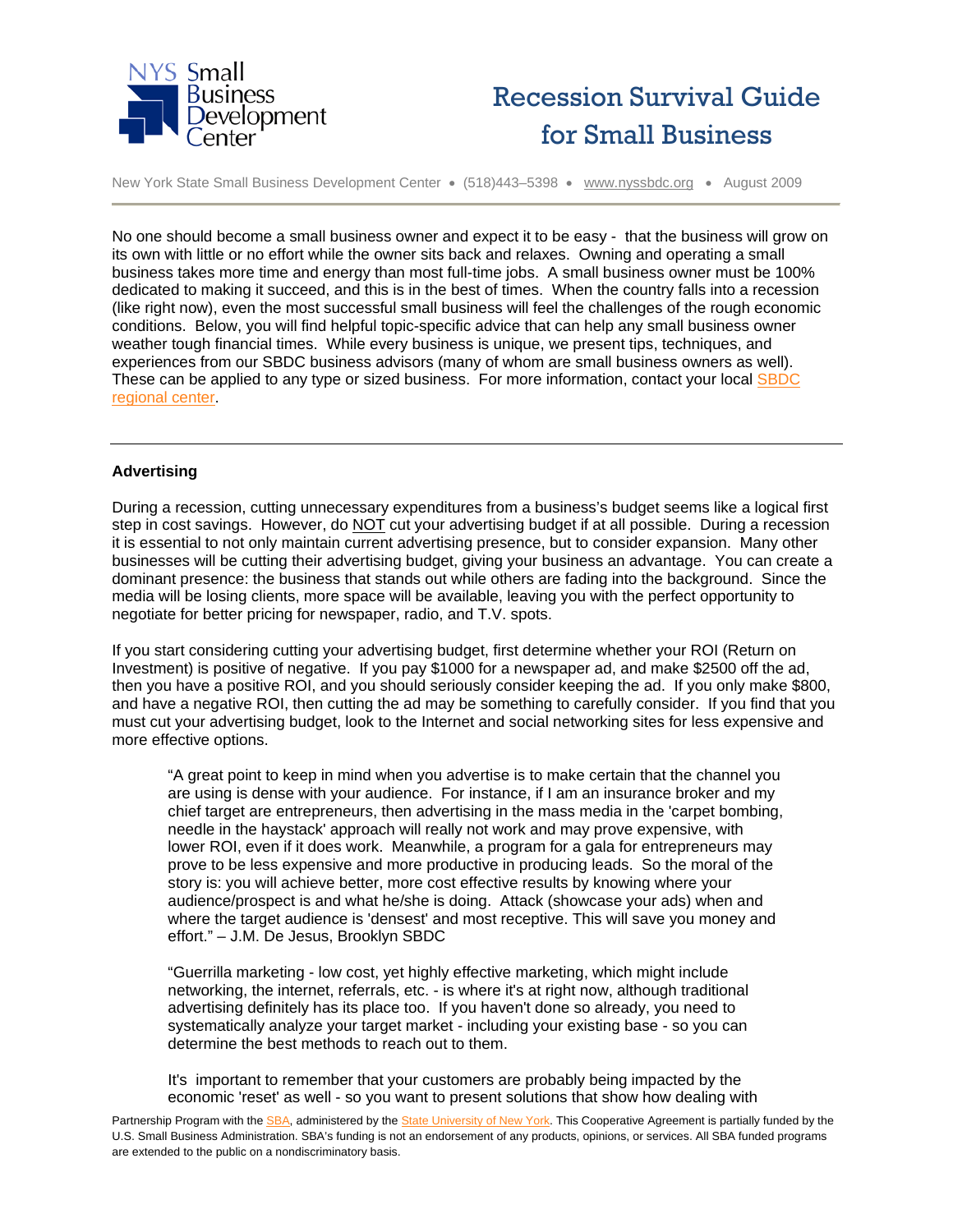



your business can actually help their financial picture (not just yours)... maybe by making their buying choices more informed, or showing that your product is a sensible option and not a luxury.

Too many businesses slow their advertising and marketing during tough economic times, but that just doesn't make sense. How can you have more customers if fewer people know about you? Cultivate your existing base, and keep marketing to new and old customers. That's how you'll get past this rough patch, and your non-marketing competitors won't." – Sarah O'Connell, Watertown SBDC

# **TIPS**

- Reduce the size of print ads instead of eliminating them
- Advertise for free through social and business networking websites
- Make sure that your signage is doing its intended purpose of bringing in new customers.
- Write a press release and publish it somewhere (especially your PR.com account) at least every month, during tough times. If you do it yourself by following the Associated Press style, it will save money.

## **The Internet and Your Website**

Due to rising fuel costs for businesses and consumers alike, Internet presence is crucial for any business with a product to sell or a service to offer. A comprehensive website with information on your industry, business, and product is essential. Making your website exciting, creative, and easy to use is a cost effective way to promote your business. Another technique to apply to your website is Search Engine Optimization, which can help draw traffic to your website and increase Internet sales.

If you currently do not offer online sales, look into what it would cost you to accept credit cards online or to use a service similar to PayPal. While merchant accounts charge statement fees and monthly fees, service similar to PayPal tend to charge more per transaction fee, so your business will have to decide which is more cost effective.

To help market your business, the web has also creates an opportunity for every business owner to be an expert in his or her industry. Blogging, using Twitter, and guest writing for business or local websites and organizations can allow you to spread the word about your business while creating a sense of expertise with regards to you and your business.

"Having a Web presence with recurring fresh content represents one of the most costeffective ways a business can market its goods and services. Continuously driving traffic to the site through the use of social media, e-mail marketing and links on all company advertising, promotion and correspondence helps keep your name in front of customers and prospects and keeps them informed of your company's products, services and activities." – Gene Yelle, Mohawk Valley SBDC

"You may think like many other closed businesses, that you cannot afford a web site, a good promotional campaign or advertising, but so did every other failed business. Tough times are not the time to cut back on promotional items such as a web site and the marketing of its URL. If you cannot spend the money, spend the time.

Partnership Program with th[e SBA,](http://www.sba.gov/) administered by the [State University of New York.](http://www.suny.edu/) This Cooperative Agreement is partially funded by the U.S. Small Business Administration. SBA's funding is not an endorsement of any products, opinions, or services. All SBA funded programs are extended to the public on a nondiscriminatory basis.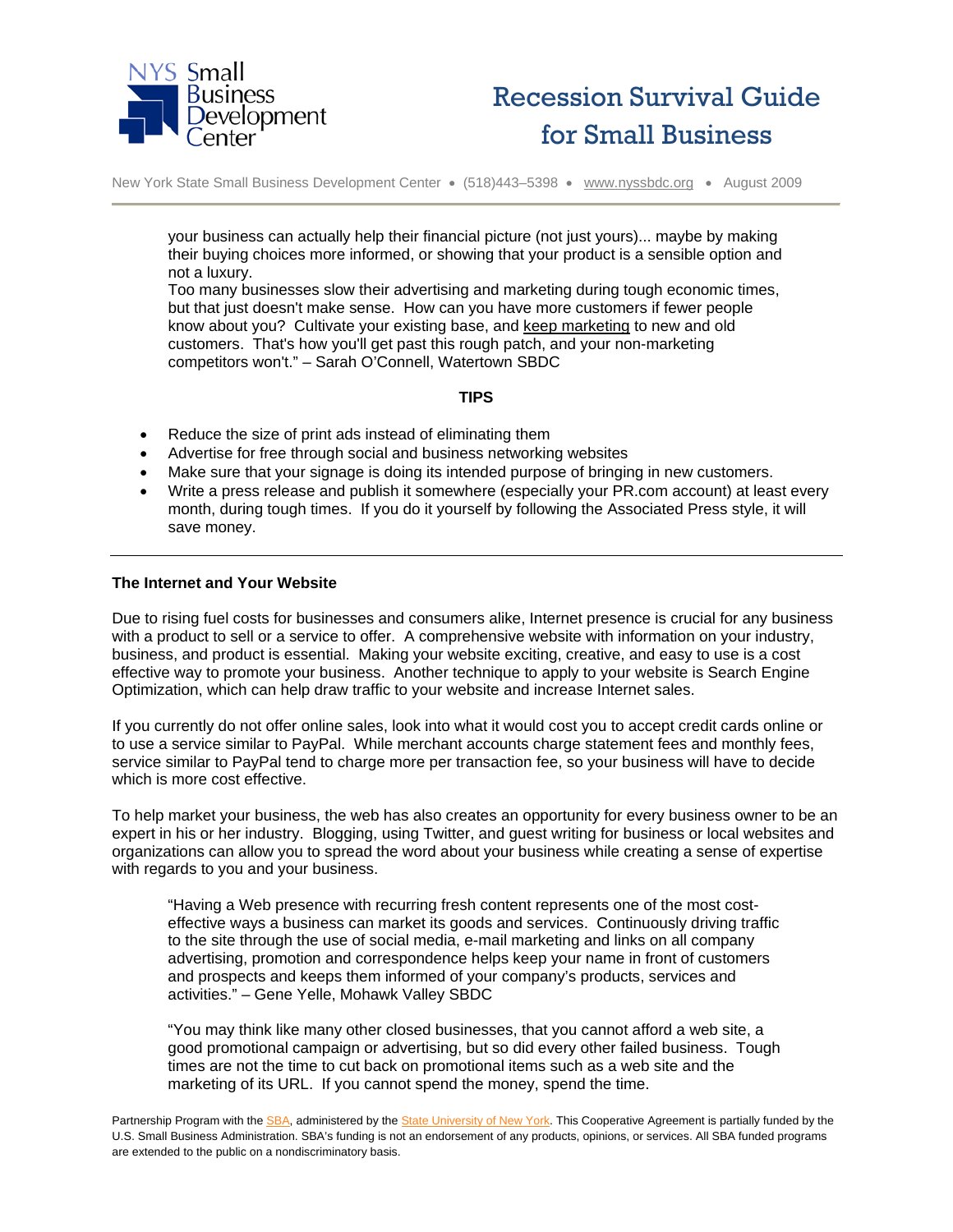



Websites, like any other storefront (and make no mistake about it, a retail or e-commerce website IS a virtual storefront), must be marketed to existing and potential customers. Participating in social networks and user groups should be a daily practice. Also, a good press release – giving the individual item a news slant through some of the 50 or 60 free press release sites – is also recommended (i.e. PressReleasePoint.com, SANEPR.com, etc).

Every business should have a PR.com account. Even if the entire media and press corps ignore your company news, at least you can self-publish your release on the site and even with some semi-creative writing you can cross promote your URL. It creates viral hits on search engines like Google. PR.com offers free accounts as well as the platinum service with a logo in your listings for \$199 a year, which is hardly prohibitive.

Updating of your site is also important as it creates a higher page ranking from the search engine 'bots'. If you do not update after a few months, the bots simply stop scanning your site. – J.M. DeJesus, Brooklyn SBDC

## **TIPS**

- Expand sales to alternative online venues (i.e. eBay)
- Market your service or product through LISTSERVs and customers lists
- Participate in social networking venues like Twitter and Facebook
- Add value-added services to your website (i.e. gift certificate sales)
- Look for free or cheap web hosting
- Create a e-newsletter

#### **Doing Business with the Government**

Regardless of the state of the economy, government agencies still need the supplies and services that keep them going. The federal government spends billions of dollars each year on goods and services provided by private businesses. NYS spent \$34.5 billion dollars through procurement in State Fiscal Year 06-07. Government procurement of goods and services typically accounts for 10-15% of Gross Domestic Product and during a recession, these numbers remain relatively constant. In order to stay aware of procurement opportunities, it is important to make contacts within state and federal procurement offices. Small businesses in NYS can sign up for the Contract Reporter at [http://www.nyscr.org/Public/Index.aspx.](http://www.nyscr.org/Public/Index.aspx) Federal procurement opportunities can be found at [https://www.fbo.gov/.](https://www.fbo.gov/)

"The opportunities to do business with the government are tremendous IF (and it's a big IF) you are willing to put forth the time and effort required." – Roxanne K. Mutchler, Mohawk Valley SBDC

"In order to take advantage of Federal and State Government procurement opportunities created during the Recession Recovery period, a small business must already be prepared. They should have all of their registrations in place and be known by

Partnership Program with th[e SBA,](http://www.sba.gov/) administered by the [State University of New York.](http://www.suny.edu/) This Cooperative Agreement is partially funded by the U.S. Small Business Administration. SBA's funding is not an endorsement of any products, opinions, or services. All SBA funded programs are extended to the public on a nondiscriminatory basis. Purchasing Agents and or Contracting Officers. It will be more difficult for an existing or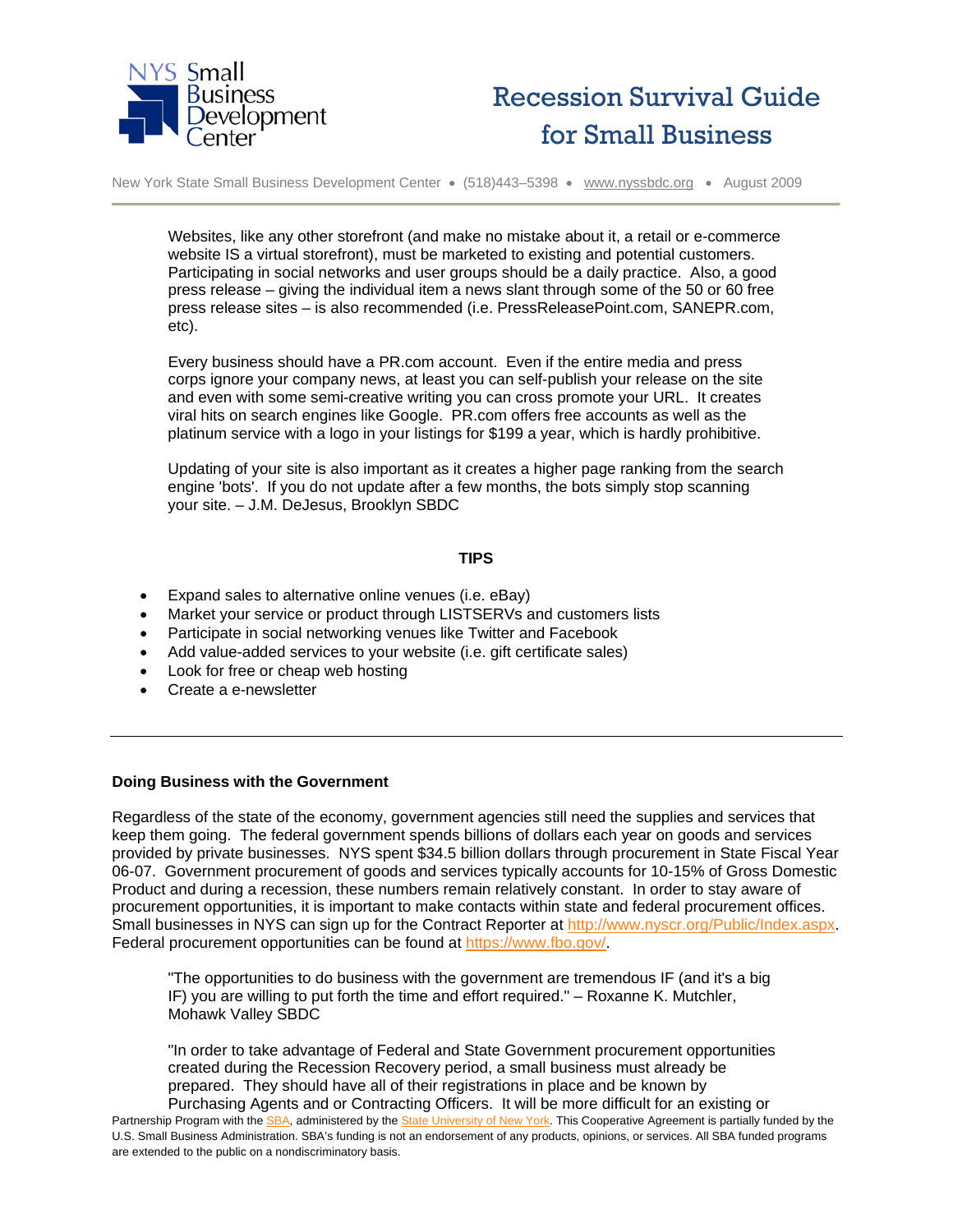



start-up business to break into this market. Some opportunities may be set aside for disadvantaged firms, but subcontracting opportunities will still exist." – Ann Durant, Watertown SBDC

"With regards to Business With the Government it's important to understand the role and needs of who it is that is buying from you and to offer them what they want to buy, not just your product because you are selling it. The government is not just one big thing. The government (federally speaking of course) is a collection of agencies including but not limited to, the Department of Defense, the Department of Homeland Security, the Department of the Army, etc, etc. Do not think that just because you are registered and certified that this means that you are going to be contracted for millions of dollars overnight. This is a common misconception among those newer to the procurement industry." – J.M. DeJesus, Brooklyn SBDC

## **TIPS**

There are two distinct audiences to market to when doing government procurement:

1) The regional or local procurement officer/contact. This is the guy/gal that is listed in the RFP notice as the informational resource and who swill mail or email you the RFP for your perusal and hopefully for you to provide the winning bid.

2) The actual manager within the agency department that is in need and he/she or their staff are the end user(s). The procurement officer generally gets a call or requisition for the 12,000 pencils that are needed by the manager's department or cluster of departments.

Internet Resources for Government Contractors (pdf):

- [Federal](http://www.nyssbdc.org/services/procurement/Procurement-federal.pdf)
- [New York State](http://www.nyssbdc.org/services/procurement/Procurement-nys.pdf)
- [Commercial & Other](http://www.nyssbdc.org/services/procurement/Procurement-commercial.pdf)
- [Procurement program offered through Mohawk Valley SBDC](http://www.nyssbdc.org/News/PDFs/procurement.pdf)
- If you qualify, register your business as a [minority or women-owned business.](http://nylovesmwbe.ny.gov/)

#### **Labor Force**

An expense that many businesses cut when faced with budgetary restraints is employees. This is rarely a good move. Replacing staff later will cost even more when you consider training costs. Although it may become necessary to lay off employees at some point during a recession, it should not be one of the first moves a business takes. Cutting staff can lead to diminished customer service as well as extended wait time for services. Instead of firing staff, encourage them to be more invested in your company. Recognize their achievements and dedication either verbally or financially, when possible. Even a small reward will encourage your staff to feel like a valuable part of a team and remind employees that everyone is accountable for the success or failure of a company.

Partnership Program with th[e SBA,](http://www.sba.gov/) administered by the [State University of New York.](http://www.suny.edu/) This Cooperative Agreement is partially funded by the U.S. Small Business Administration. SBA's funding is not an endorsement of any products, opinions, or services. All SBA funded programs are extended to the public on a nondiscriminatory basis.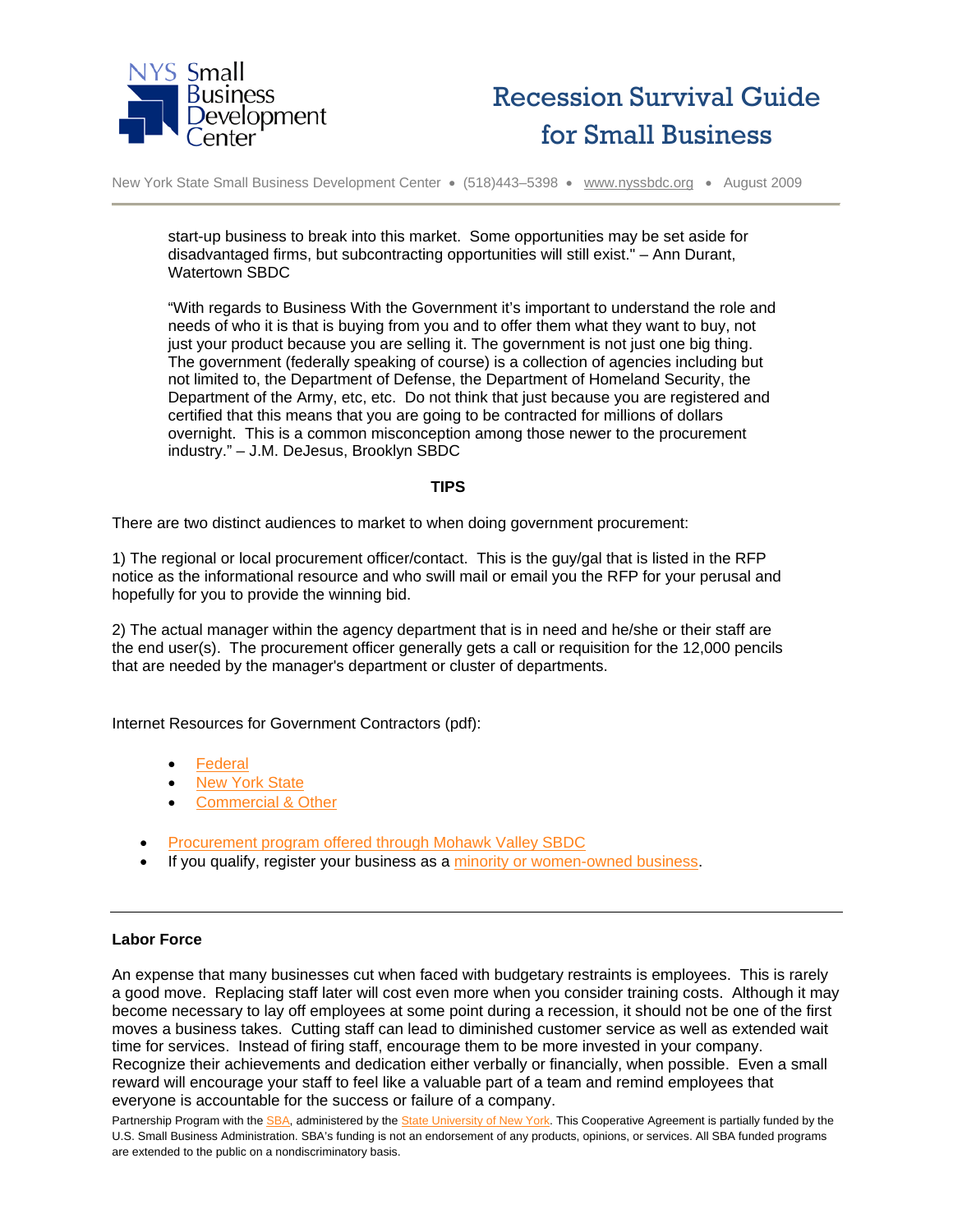



"The worst thing you can is to automatically cut back on your staff because they are what keep the business going. If you can't give your employees raises or increase benefits, it is essential to keep them happy. Creative, simple solutions, incentives, and perks to keep them happy such as buying lunch once a month will make your employees feel like part of the family. Small businesses are like a family and if you continue to make your employees feel like a part of the team, they'll put their best foot forward, even without an increase in pay or benefits." – Barbara Voerg, Mid-Hudson SBDC

"Recession is a good time to evaluate your staff and your staffing needs. Do you have the right number of people and do you have the right type of people are questions that need very dry/objective answers. The other issue is, are the people you have performing to their full potential, are they being as effective and efficient as they should be? There is also the issue with management....are you as a manager, providing the proper support to motivate and get the most out of the people you have? All this implies that one must do some serious and objective analysis before making decisions about personnel. The tendency seems to be to think about reducing the payroll ASAP but that will do little good to the survival of the company if the wrong people remain in the firm or if management fails to utilize all resources effectively." – Arnaldo Sehwerert, Mid-Hudson SBDC

"Fortunately for our company, we have not been hit (yet) as hard as some other industries with regards to sales. We have been able to control costs and our debt levels are minimal, allowing us to have a little bit more flexibility than some others. We have not had to make any cuts in our employees' salaries but have not paid any increases either. At this point, our goal is to try to do the little things to make sure that they realize that they are important to our business. Because there are not a lot of opportunities out there for employees to make changes, they are afraid to give up their current jobs. As the economy gets stronger, there will be more opportunities and we want to make sure that we don't lose anyone because they felt they were taken advantage of because of the recession. We have made every attempt to keep the lines of communication open and encouraged their participation in cost cutting opportunities as well as asked them to keep their eyes and ears open to possible opportunities for new business. So far our staff seems to be on board with us. We are attempting to set aside at least some extra funds in hopes that at the end of the year we can give them some additional compensation for their efforts. We may not be able to give any raises, but even if we can give small bonuses, we are hoping that they will appreciate the gesture." – Steve Amell, Binghamton SBDC and Small Business Owner

## **TIPS**

- Hire college students or interns for credit when faced with hiring new staff
- Four-day work week formula
- Job sharing retaining your job part-time while receiving partial unemployment
- Hire freelancers, consultants or contractors to work for you from home

Partnership Program with th[e SBA,](http://www.sba.gov/) administered by the [State University of New York.](http://www.suny.edu/) This Cooperative Agreement is partially funded by the U.S. Small Business Administration. SBA's funding is not an endorsement of any products, opinions, or services. All SBA funded programs are extended to the public on a nondiscriminatory basis.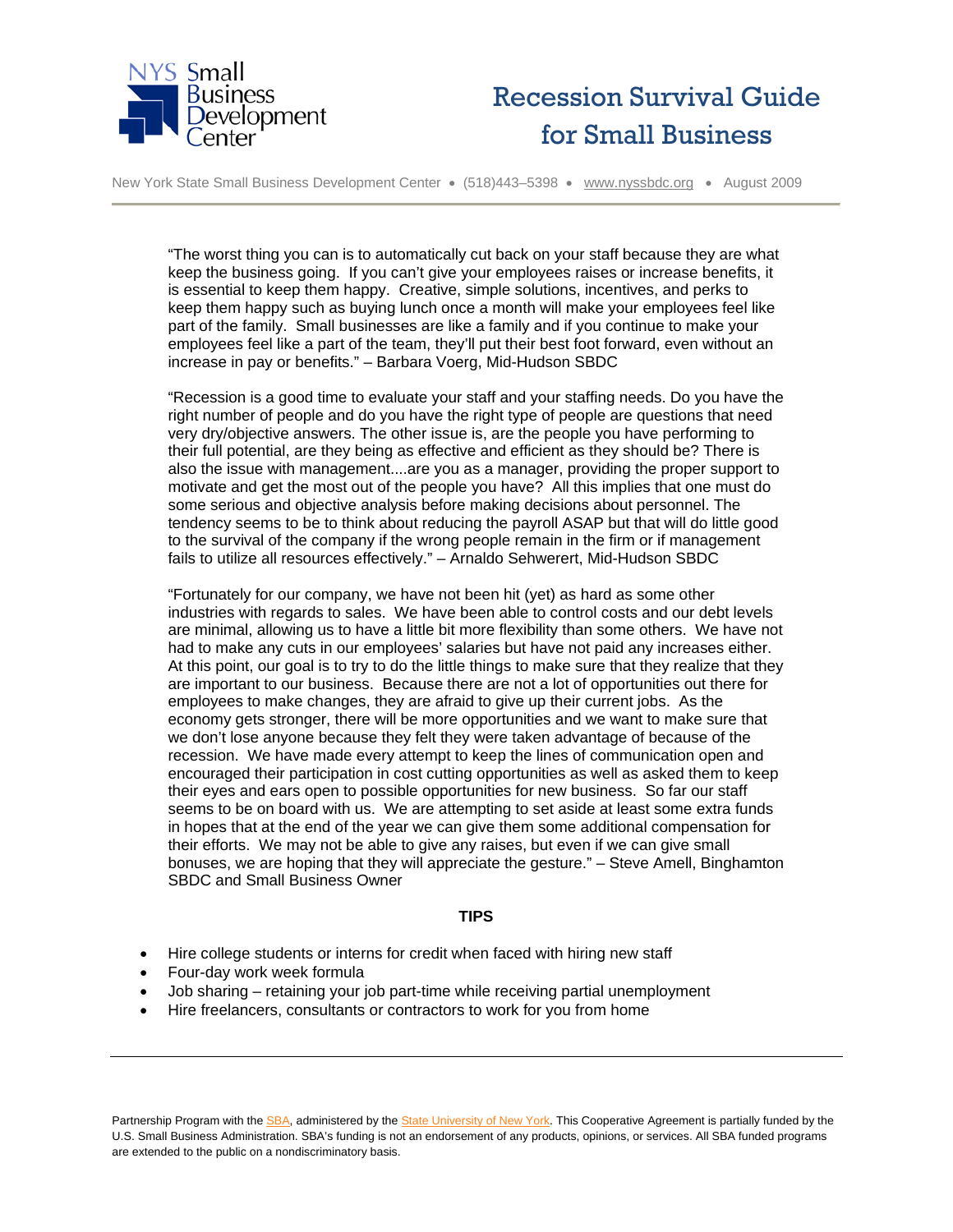



New York State Small Business Development Center • (518)443–5398 • [www.nyssbdc.org](http://www.nyssbdc.org/) • August 2009

## **Economizing**

Small business cost-savings techniques tend to be similar to household financial strategies. Simple, yet effective, methods can make a significant difference over time. Practical steps, like balancing a business checkbook regularly, having a strong cash reserve, renegotiating rates services such as shipping, and writing down a financial plan can go a long way in cutting costs and increasing savings. Businesses and employees can learn new skills, or remember old ones, to also save money. For example, collating and stapling are easy enough tasks and by doing them yourself, you don't have to pay a printer. Just remember that cutting too much out can hurt your business, which makes it essential to find a happy medium between spending and saving.

"Remember that you can't cut your way to the bottom line. While you want to look for cost savings wherever possible, you can't lose focus on business development. No matter what the economic conditions may be, there are always opportunities to grow sales. Look at your business model and see if there are new ways to provide existing customers with more product/service lines; and keep striving to get new customers." – Rick Leibowitz, North Country SBDC

"Economizing is fine but it's only half of the issue of survival under tough economic conditions. I feel that the more important half is the development of new markets to place your products/services, accompanied by an improvement in your existing customer service. That way you cover both ends of the equation. Sure you can do a number of things to save money, but that will do you little good if you don't increase or at least consolidate whatever market you might have. And, BTW, this is not brain surgery....it is going back to basics and paying attention to sound business fundamentals.....it could not be simpler than that." – Arnaldo Sehwerert, Mid-Hudson SBDC

#### **TIPS**

- Prepare detailed contingency plans that will allow you to rationally scale down your business and remain solvent and/or profitable
- Have a strong cash reserve a rule of thumb is to have at least enough cash to fund yourself through one year

# **Going Green**

By making your business environmentally efficient, you can see a quick return on investments as well as long-term cost savings. Increasing the value of the company through energy efficiency benefits not only the business but the environment as well and can augment the public's opinion of your company.

"Going Green for small businesses relates to and benefits the triple bottom line - 'People, Planet & Profit'. From a business' economic perspective in these difficult times, making simple changes such as energy use implementations (think using more efficient light bulbs, installing programmable thermostats, and turning off computers during down business hours for starters) provides immediate dollar savings and profit increases, which in many cases pays for the costs of the implementations in a very short amount of time, while providing the savings for a much longer period of time past the payback period.